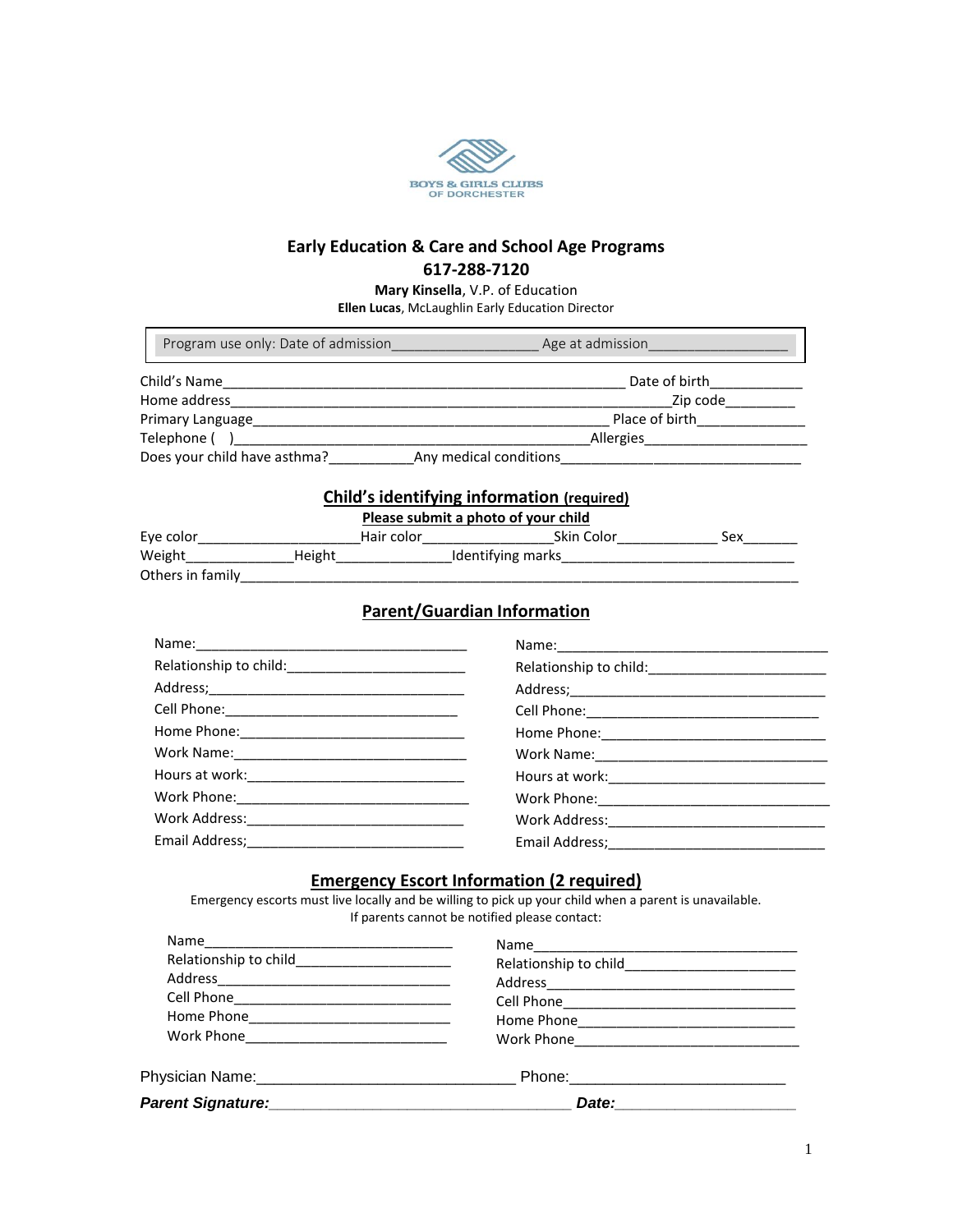### *Please do not complete the next two pages if applying for school age program*

Allergies (i.e.hay fever, insect bites, medicine, foods) \_\_\_\_\_\_\_\_\_\_\_\_\_\_\_\_\_\_\_\_\_\_\_\_\_\_\_\_\_\_\_\_\_\_\_\_\_\_\_\_\_\_\_ Type of reaction\_\_\_\_\_\_\_\_\_\_\_\_\_\_\_\_\_\_\_\_\_\_\_\_\_\_\_\_\_\_\_\_\_\_\_\_\_\_\_\_\_\_\_\_\_\_\_\_\_\_\_\_\_\_\_\_\_\_\_\_\_\_\_\_\_\_\_\_\_\_\_\_

# **Developmental History (required for infant, toddler, preschool and k1)**

| Age began sitting up?____________________Crawling________________________________Talking___________                                              |  |  |
|--------------------------------------------------------------------------------------------------------------------------------------------------|--|--|
| Does your child pull up?________________Crawl______________Walk with support________________________                                             |  |  |
|                                                                                                                                                  |  |  |
|                                                                                                                                                  |  |  |
|                                                                                                                                                  |  |  |
|                                                                                                                                                  |  |  |
|                                                                                                                                                  |  |  |
|                                                                                                                                                  |  |  |
|                                                                                                                                                  |  |  |
| Health                                                                                                                                           |  |  |
|                                                                                                                                                  |  |  |
| If not, what month was child delivered?________________Complications at birth_________________________________                                   |  |  |
|                                                                                                                                                  |  |  |
|                                                                                                                                                  |  |  |
|                                                                                                                                                  |  |  |
| <b>Eating habits</b>                                                                                                                             |  |  |
|                                                                                                                                                  |  |  |
|                                                                                                                                                  |  |  |
|                                                                                                                                                  |  |  |
| Does child eat with spoon?______________________________fork?___________________hands?_____________                                              |  |  |
|                                                                                                                                                  |  |  |
|                                                                                                                                                  |  |  |
|                                                                                                                                                  |  |  |
| <b>Toilet habits</b>                                                                                                                             |  |  |
|                                                                                                                                                  |  |  |
|                                                                                                                                                  |  |  |
|                                                                                                                                                  |  |  |
|                                                                                                                                                  |  |  |
| Has toilet training been attempted?_________________                                                                                             |  |  |
|                                                                                                                                                  |  |  |
|                                                                                                                                                  |  |  |
|                                                                                                                                                  |  |  |
|                                                                                                                                                  |  |  |
|                                                                                                                                                  |  |  |
| <b>Social History</b>                                                                                                                            |  |  |
| How would you describe your child?                                                                                                               |  |  |
| Previous experience with other children/ child care?                                                                                             |  |  |
| Reaction to strangers                                                                                                                            |  |  |
| Favorite toys and activities                                                                                                                     |  |  |
|                                                                                                                                                  |  |  |
| How do you comfort your child?<br>The contract of the contract of the contract of the contract of the contract of the contract of the contract o |  |  |
|                                                                                                                                                  |  |  |
| What would you like you child to gain from this experience?                                                                                      |  |  |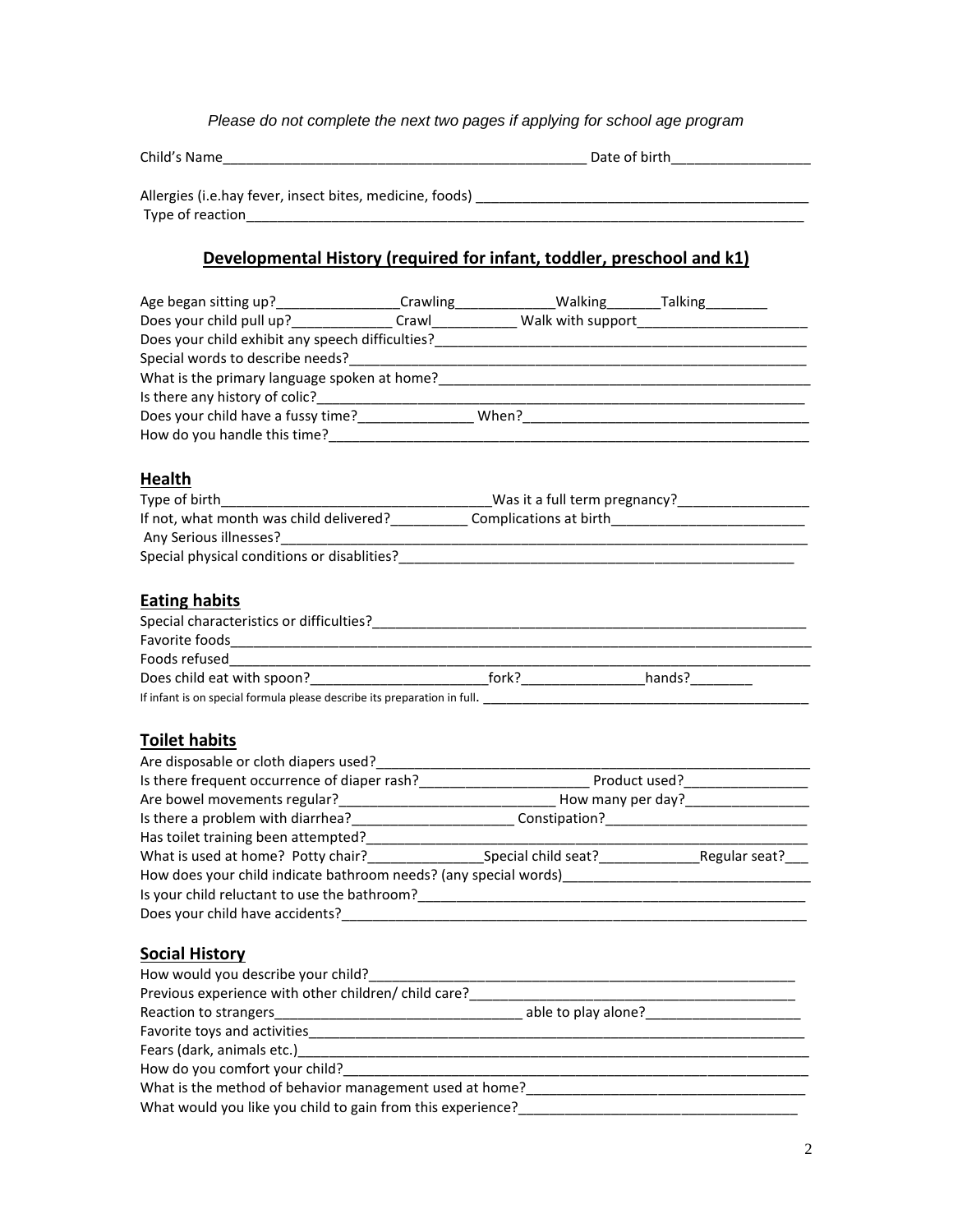## **Sleeping Habits**

| Does your child sleep in a crib?                                                                 | bed?          |  |
|--------------------------------------------------------------------------------------------------|---------------|--|
| Does your child become tired and nap during the day?                                             |               |  |
| When and how long?                                                                               |               |  |
| What time does your child get up in the morning?                                                 | Bed at night? |  |
| Describe any special characteristics or needs for sleeping? (stuffed animal, story, back rubbed) |               |  |

\_\_\_\_\_\_\_\_\_\_\_\_\_\_\_\_\_\_\_\_\_\_\_\_\_\_\_\_\_\_\_\_\_\_\_\_\_\_\_\_\_\_\_\_\_\_\_\_\_\_\_\_\_\_\_\_\_\_\_\_\_\_\_\_\_\_\_\_\_\_\_\_\_\_\_\_\_\_\_\_\_\_\_\_\_\_\_\_\_\_\_\_\_\_\_\_\_\_\_\_\_\_\_\_\_\_\_\_ *Please note: The American Academy of Pediatrics has determined that placing a baby on his/her back to sleep reduces the risk of Sudden Infant Death Syndrome (SIDS). SIDS is the sudden and unexplained death of a baby under one year of age. If your child does not usually sleep on his/'her back, please contact your pediatrician immediately to discuss the best sleeping position for your baby. Please also take the time to discuss your child's sleeping position with your caregiver. Blankets are not used for children 12 months or younger.*

### **Daily Schedule**

Please describe, by approximate times, your child's typical daily schedule. (eating, napping, activities, bed time routine)

\_\_\_\_\_\_\_\_\_\_\_\_\_\_\_\_\_\_\_\_\_\_\_\_\_\_\_\_\_\_\_\_\_\_\_\_\_\_\_\_\_\_\_\_\_\_\_\_\_\_\_\_\_\_\_\_\_\_\_\_\_\_\_\_\_\_\_\_\_\_\_\_ \_\_\_\_\_\_\_\_\_\_\_\_\_\_\_\_\_\_\_\_\_\_\_\_\_\_\_\_\_\_\_\_\_\_\_\_\_\_\_\_\_\_\_\_\_\_\_\_\_\_\_\_\_\_\_\_\_\_\_\_\_\_\_\_\_\_\_\_\_\_\_\_ \_\_\_\_\_\_\_\_\_\_\_\_\_\_\_\_\_\_\_\_\_\_\_\_\_\_\_\_\_\_\_\_\_\_\_\_\_\_\_\_\_\_\_\_\_\_\_\_\_\_\_\_\_\_\_\_\_\_\_\_\_\_\_\_\_\_\_\_\_\_\_\_ \_\_\_\_\_\_\_\_\_\_\_\_\_\_\_\_\_\_\_\_\_\_\_\_\_\_\_\_\_\_\_\_\_\_\_\_\_\_\_\_\_\_\_\_\_\_\_\_\_\_\_\_\_\_\_\_\_\_\_\_\_\_\_\_\_\_\_\_\_\_\_\_

\_\_\_\_\_\_\_\_\_\_\_\_\_\_\_\_\_\_\_\_\_\_\_\_\_\_\_\_\_\_\_\_\_\_\_\_\_\_\_\_\_\_\_\_\_\_\_\_\_\_\_\_\_\_\_\_\_\_\_\_\_\_\_\_\_\_\_\_\_\_\_\_ \_\_\_\_\_\_\_\_\_\_\_\_\_\_\_\_\_\_\_\_\_\_\_\_\_\_\_\_\_\_\_\_\_\_\_\_\_\_\_\_\_\_\_\_\_\_\_\_\_\_\_\_\_\_\_\_\_\_\_\_\_\_\_\_\_\_\_\_\_\_\_\_ \_\_\_\_\_\_\_\_\_\_\_\_\_\_\_\_\_\_\_\_\_\_\_\_\_\_\_\_\_\_\_\_\_\_\_\_\_\_\_\_\_\_\_\_\_\_\_\_\_\_\_\_\_\_\_\_\_\_\_\_\_\_\_\_\_\_\_\_\_\_\_ \_\_\_\_\_\_\_\_\_\_\_\_\_\_\_\_\_\_\_\_\_\_\_\_\_\_\_\_\_\_\_\_\_\_\_\_\_\_\_\_\_\_\_\_\_\_\_\_\_\_\_\_\_\_\_\_\_\_\_\_\_\_\_\_\_\_\_\_\_\_\_\_

\_\_\_\_\_\_\_\_\_\_\_\_\_\_\_\_\_\_\_\_\_\_\_\_\_\_\_\_\_\_\_\_\_\_\_\_\_\_\_\_\_\_\_\_\_\_\_\_\_\_\_\_\_\_\_\_\_\_\_\_\_\_\_\_\_\_\_\_\_\_\_\_ \_\_\_\_\_\_\_\_\_\_\_\_\_\_\_\_\_\_\_\_\_\_\_\_\_\_\_\_\_\_\_\_\_\_\_\_\_\_\_\_\_\_\_\_\_\_\_\_\_\_\_\_\_\_\_\_\_\_\_\_\_\_\_\_\_\_\_\_\_\_\_\_

\_\_\_\_\_\_\_\_\_\_\_\_\_\_\_\_\_\_\_\_\_\_\_\_\_\_\_\_\_\_\_\_\_\_\_\_\_\_\_\_\_\_\_\_\_\_\_\_\_\_\_\_\_\_\_\_\_\_\_\_\_\_\_\_\_\_\_\_\_\_\_\_

\_\_\_\_\_\_\_\_\_\_\_\_\_\_\_\_\_\_\_\_\_\_\_\_\_\_\_\_\_\_\_\_\_\_\_\_\_\_\_\_\_\_\_\_\_\_\_\_\_\_\_\_\_\_\_\_\_\_\_\_\_\_\_\_\_\_\_\_\_\_\_\_ \_\_\_\_\_\_\_\_\_\_\_\_\_\_\_\_\_\_\_\_\_\_\_\_\_\_\_\_\_\_\_\_\_\_\_\_\_\_\_\_\_\_\_\_\_\_\_\_\_\_\_\_\_\_\_\_\_\_\_\_\_\_\_\_\_\_\_\_\_\_\_\_ \_\_\_\_\_\_\_\_\_\_\_\_\_\_\_\_\_\_\_\_\_\_\_\_\_\_\_\_\_\_\_\_\_\_\_\_\_\_\_\_\_\_\_\_\_\_\_\_\_\_\_\_\_\_\_\_\_\_\_\_\_\_\_\_\_\_\_\_\_\_\_\_ \_\_\_\_\_\_\_\_\_\_\_\_\_\_\_\_\_\_\_\_\_\_\_\_\_\_\_\_\_\_\_\_\_\_\_\_\_\_\_\_\_\_\_\_\_\_\_\_\_\_\_\_\_\_\_\_\_\_\_\_\_\_\_\_\_\_\_\_\_\_\_\_

Morning:

Afternoon:

#### Evening:

Is there anything else we should know about your child?

**Parent/Guardian Signature\_\_\_\_\_\_\_\_\_\_\_\_\_\_\_\_\_\_\_\_\_\_\_\_\_\_\_\_\_\_\_\_\_\_\_\_\_ Date\_\_\_\_\_\_\_\_**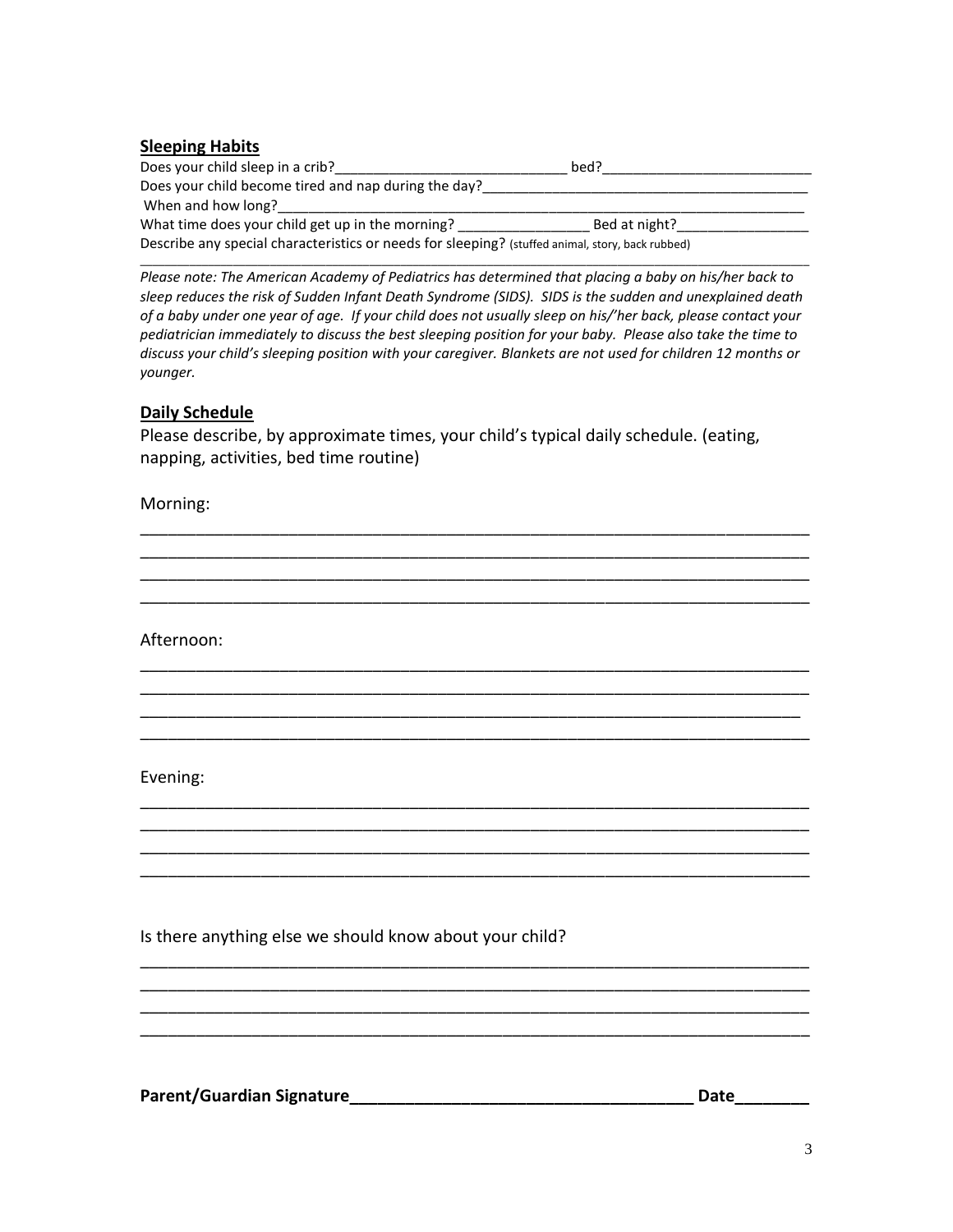#### **Boys and Girls Clubs of Dorchester Inc.**

#### **Authorization and Consent Form**

I understand that every effort will be made to contact me in the event of an emergency requiring medical attention for my child

however, if I cannot be contacted I hereby authorize the Boys and Girls Clubs of Dorchester to transport my child to the Carney Hospital, Boston Medical Center (or nearest hospital) and to secure for my child necessary medical treatment. An ambulance will be called if necessary. I understand that the staff members of the early education program are trained in the basics of first aid and some are trained in CPR and I authorize them to administer First Aid including: the use of triple antibiotic ointment, hydrogen peroxide, betadine solution, sterile saline eye wash, applying ice and sunscreen and performing CPR when appropriate.

| Parent Signature  | Date     |  |  |  |
|-------------------|----------|--|--|--|
| Medical Insurance | Policy # |  |  |  |
| Physician's Name  | Address  |  |  |  |

If parents can not be reached please notify:

*Emergency contacts must live locally and be will to be notified in the case of an emergency.*

| Home phone__________________________________Work phone___________________________ |  |
|-----------------------------------------------------------------------------------|--|
|                                                                                   |  |
|                                                                                   |  |
|                                                                                   |  |
|                                                                                   |  |
|                                                                                   |  |
|                                                                                   |  |

*I give permission for my child to be released from the program and/ or to be received at the end of the end of the program to the people listed above. They may also be contacted in case of emergency.*

| Parent signature<br>Date |  |
|--------------------------|--|
|--------------------------|--|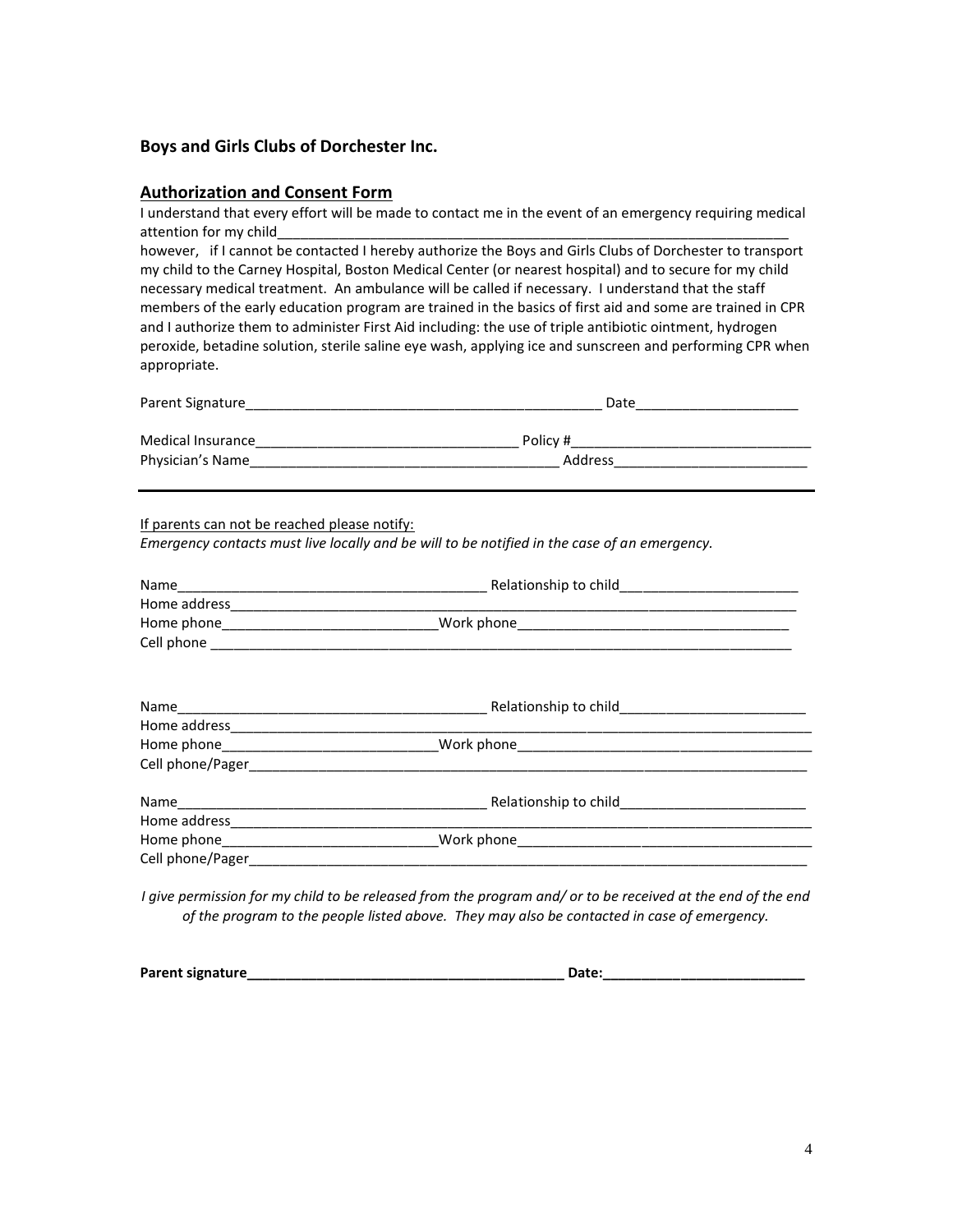|  |  |  |  | Boys and Girls Clubs of Dorchester Inc. |  |
|--|--|--|--|-----------------------------------------|--|
|--|--|--|--|-----------------------------------------|--|

Transportation

Child's Name

My child will arrive by:

\_\_\_\_unsupervised walk

\_\_\_\_supervised walk: By whom\_\_\_\_\_\_\_\_\_\_\_\_\_\_\_\_\_\_\_\_\_\_\_\_\_\_\_

\_\_\_\_ school bus drop off

\_\_\_\_ private transportation

\_\_\_\_parent drop off

\_\_\_\_other: describe\_\_\_\_\_\_\_\_\_\_\_\_\_\_\_\_\_\_\_\_\_\_\_\_\_\_\_\_\_\_\_\_\_\_\_\_\_\_

My child will depart from the program by:

\_\_\_\_\_ parent pick up

\_\_\_\_ private transportation

\_\_\_\_unsupervised walk

supervised walk: By whom:

\_\_\_\_other: describe\_\_\_\_\_\_\_\_\_\_\_\_\_\_\_\_\_\_\_\_\_\_\_\_\_\_\_\_\_\_\_\_\_\_\_\_\_\_\_\_\_\_

*Please note that parents are responsible for their child until the time they arrive at the program. Children released into the "membership" program will depart the licensed school age program at 5:30pm (unless otherwise noted by parent). Parents should note that the membership program is a "drop in" program and children are allowed to depart the program without a parent.*

| <b>Parent Signature</b> |  | <b>Date:</b> |
|-------------------------|--|--------------|
|-------------------------|--|--------------|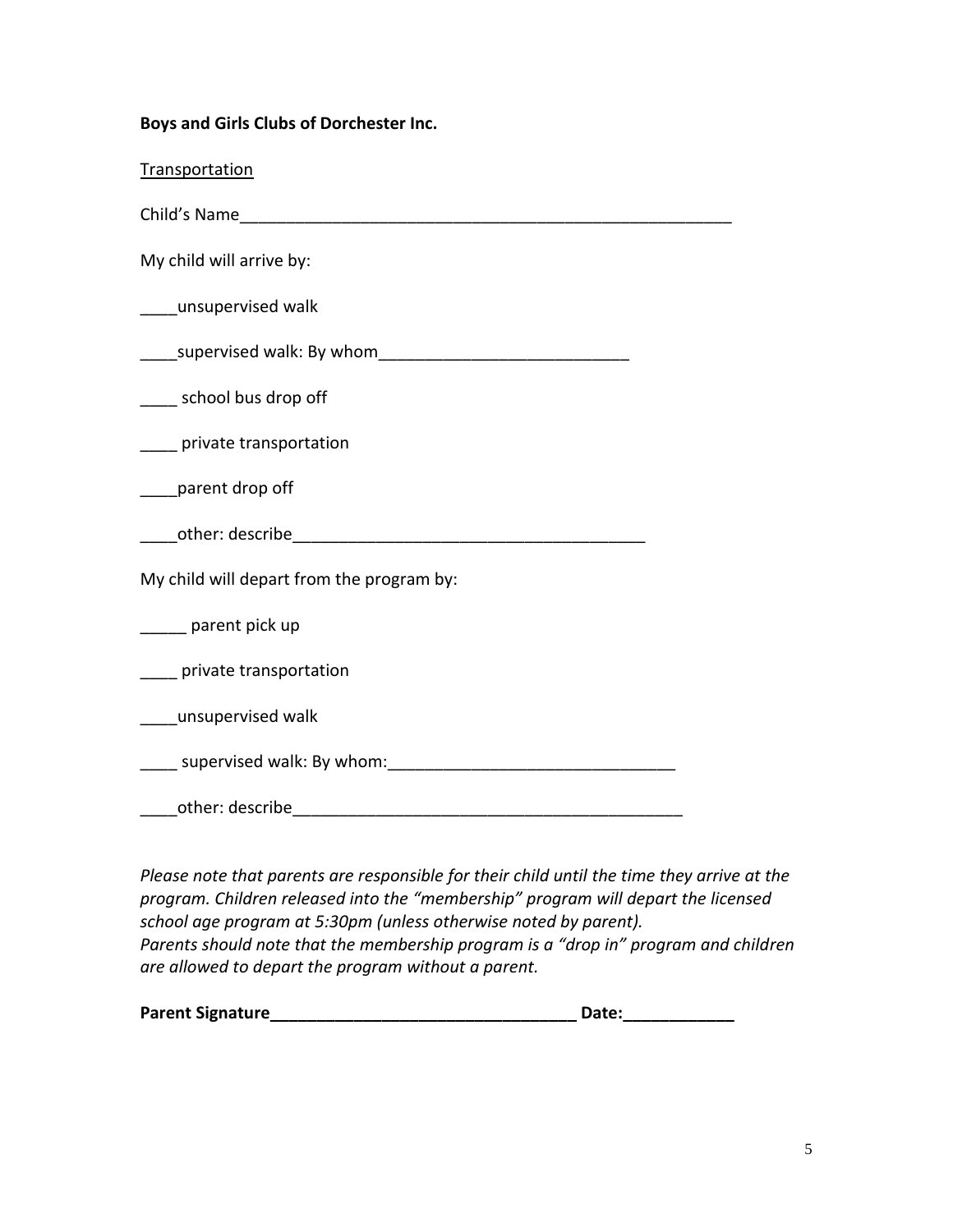# **Boys & Girls Clubs of Dorchester Inc.**

# **Permission Form**

I give my child permission to travel on field trips offered by the program. Trips may include: area libraries, Savin Hill Park, McConnell Park, Dunkin Donuts, nature walks (around neighborhood), Children's Museum, New England Aquarium , Family Dollar, Boston Public Gardens, Venice Pizza, Savin Scoop and walking to and from BGCD. Children will be transported by private bus, MBTA or walk.

I hereby give permission for the Boys and Girls Clubs of Dorchester to photograph/video my child for newspapers, advertisements, flyers, brochures, BGCD social media and website.

I hereby give my child permission to participate in activities offered by BGCD, such as swim, art, athletics, social recreation, education program, judo, gymnastics, computer etc. My child has no physical limitation that would prohibit them from or cause injury if they participate in such activities.

*Please note that when school age children participate in these activities they "sign out" of the school age program and become "members" until they sign back into the school age program.* 

**Parent Signature** 

| Date: |  |  |  |  |  |  |
|-------|--|--|--|--|--|--|
|       |  |  |  |  |  |  |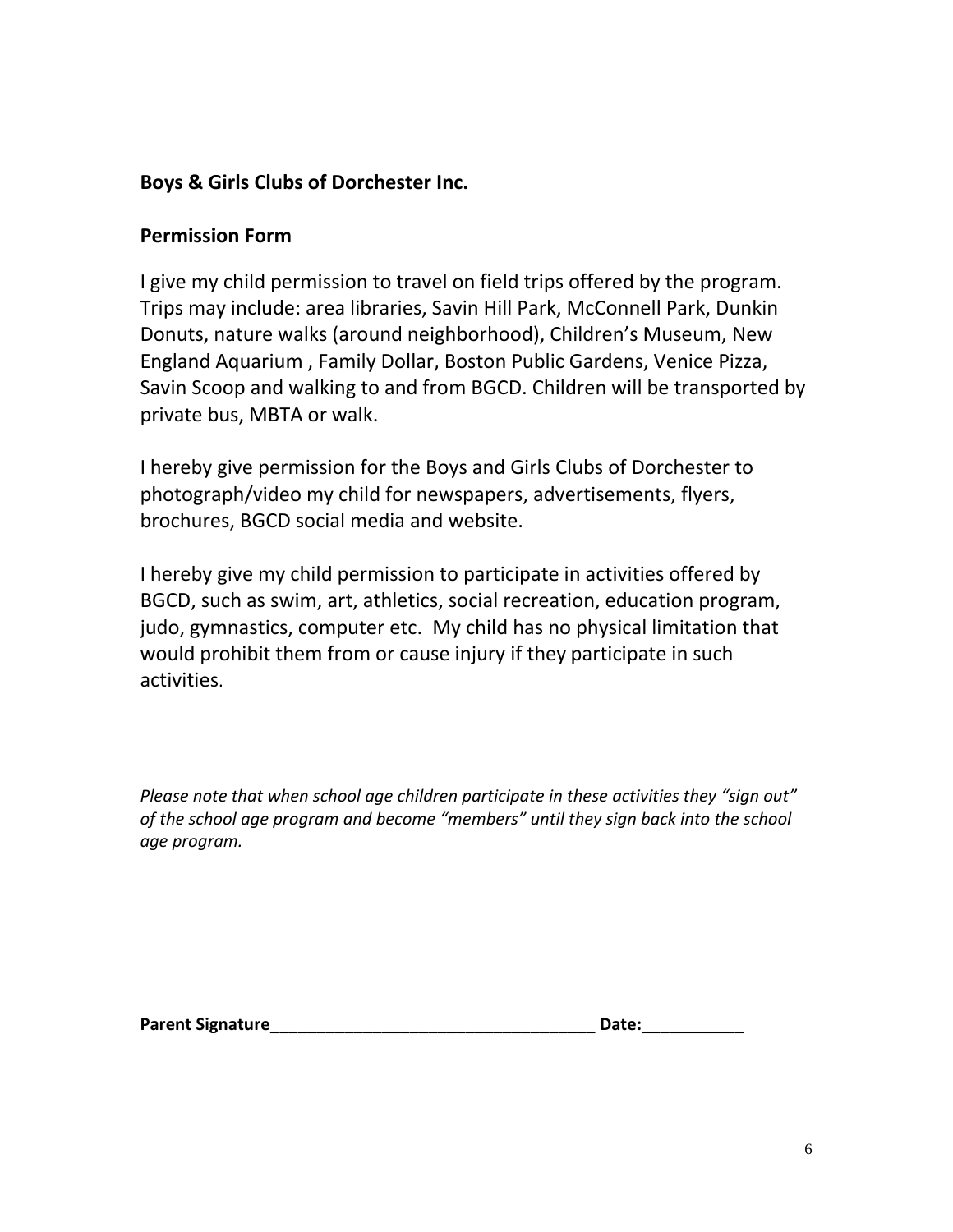**Boys & Girls Clubs of Dorchester Inc.**

I give permission for my child\_\_\_\_\_\_\_\_\_\_\_ to have the following topical treatments applied by the staff as needed please specify below

| Sunscreen                                                                                                                                                                                                                                                                                                                                                                                                                                                                                                                                                                                             |             |
|-------------------------------------------------------------------------------------------------------------------------------------------------------------------------------------------------------------------------------------------------------------------------------------------------------------------------------------------------------------------------------------------------------------------------------------------------------------------------------------------------------------------------------------------------------------------------------------------------------|-------------|
| Insect repellent                                                                                                                                                                                                                                                                                                                                                                                                                                                                                                                                                                                      |             |
| Diaper rash ointment/topical ointment                                                                                                                                                                                                                                                                                                                                                                                                                                                                                                                                                                 |             |
| Baby wipes                                                                                                                                                                                                                                                                                                                                                                                                                                                                                                                                                                                            |             |
| Lip balm                                                                                                                                                                                                                                                                                                                                                                                                                                                                                                                                                                                              |             |
| Skin lotion                                                                                                                                                                                                                                                                                                                                                                                                                                                                                                                                                                                           |             |
| Please list directions for the application of topical treatments:                                                                                                                                                                                                                                                                                                                                                                                                                                                                                                                                     |             |
| Please note, all topical products must be provided by the parent.                                                                                                                                                                                                                                                                                                                                                                                                                                                                                                                                     |             |
|                                                                                                                                                                                                                                                                                                                                                                                                                                                                                                                                                                                                       |             |
| As part of the enrollment process, for my child, I have filled out this application as<br>accurately as possible. I have also made the program aware of any medications,<br>allergies or other special needs or instructions for care for my child.<br>I have read the parent handbook and healthcare policy.<br>I understand and agree with policies and procedures as outlined.<br>I understand the policy regarding voucher funding requirements.<br>I understand that a complete physical and immunization history for my child must be<br>submitted at enrollment and updated at least annually. | Date: Date: |